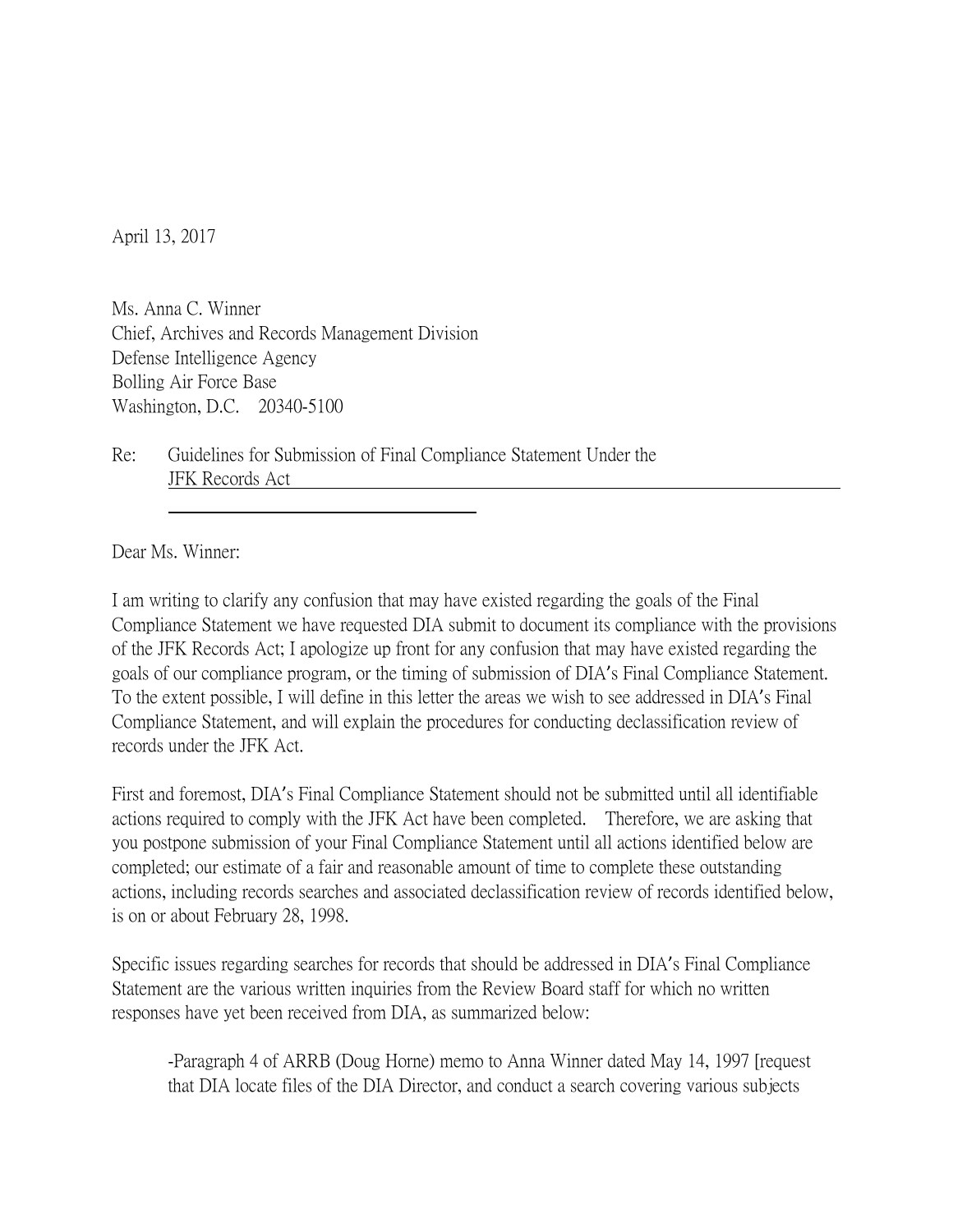specified in paragraph 3, for the years 1963-64];

-Paragraph 6 of ARRB (Doug Horne) memo to Anna Winner dated May 14, 1997 [questions about Capt. William Edwards of the DIA and Mr. George W. Bush of the DIA]; -ARRB (T. Jeremy Gunn) letter to Anna C. Winner dated July 2, 1997 [request that DIA search for files that would illuminate the activities of military attachés in Moscow from 1956-1964];

-ARRB (T. Jeremy Gunn) letter to Anna C. Winner dated July 11, 1997 [request that DIA search for files that would illuminate DIA's 17 September, 1964 tasking to the Service Secretaries regarding whether or not Lee Harvey Oswald was ever an agent of the Department of Defense or any of the military services].

The two categories of records currently identified by the ARRB that await declassification review by DIA are as follows:

-first, enclosure (1) to the ARRB (Doug Horne) memo to Anna Winner dated May 14, 1997 listed three boxes of records that were of "priority one" interest to the ARRB staff. Although ARRB's written request was that ARRB staff be allowed to examine these 3 boxes of files to search for possible assassination records, you expressed a preference at the May 14, 1997 meeting with Mr. Horne that DIA may prefer to examine these files on its own; subsequently, in a telephone call on June 30, 1997 Mr. Horne of our staff reiterated his request that DIA examine these 3 boxes of files. Although listed in enclosure (1) to the ARRB memo of May 14, 1997, their identifiers are repeated below for your convenience:

-Accession # 373-61A2056 (ONI Naval Attaché reports from 1950-1959): 1 box; -Accession # 373-66A3216 (Army Intelligence Reports for 1963): 1 box; -Accession # 373-66A3674 (ONI Navy Intelligence Reports for 1963): 1 box.

[The ARRB requires a written response stating that the search of these three boxes has been conducted, and indicating whether or not any assassination records have been found, as defined in paragraph 3 of ARRB's memo of May 14, 1997. If assassination records were found, then DIA must conduct declassification review of these records in accordance with the procedures outlined below, and transmit them to the ARRB for Review Board consideration.]

-second, in a September 23, 1997 meeting between ARRB staff (Jim Goslee and Manuel Legaspi) and various DIA personnel (Anna Winner, Paul Richardson, and Reserve personnel),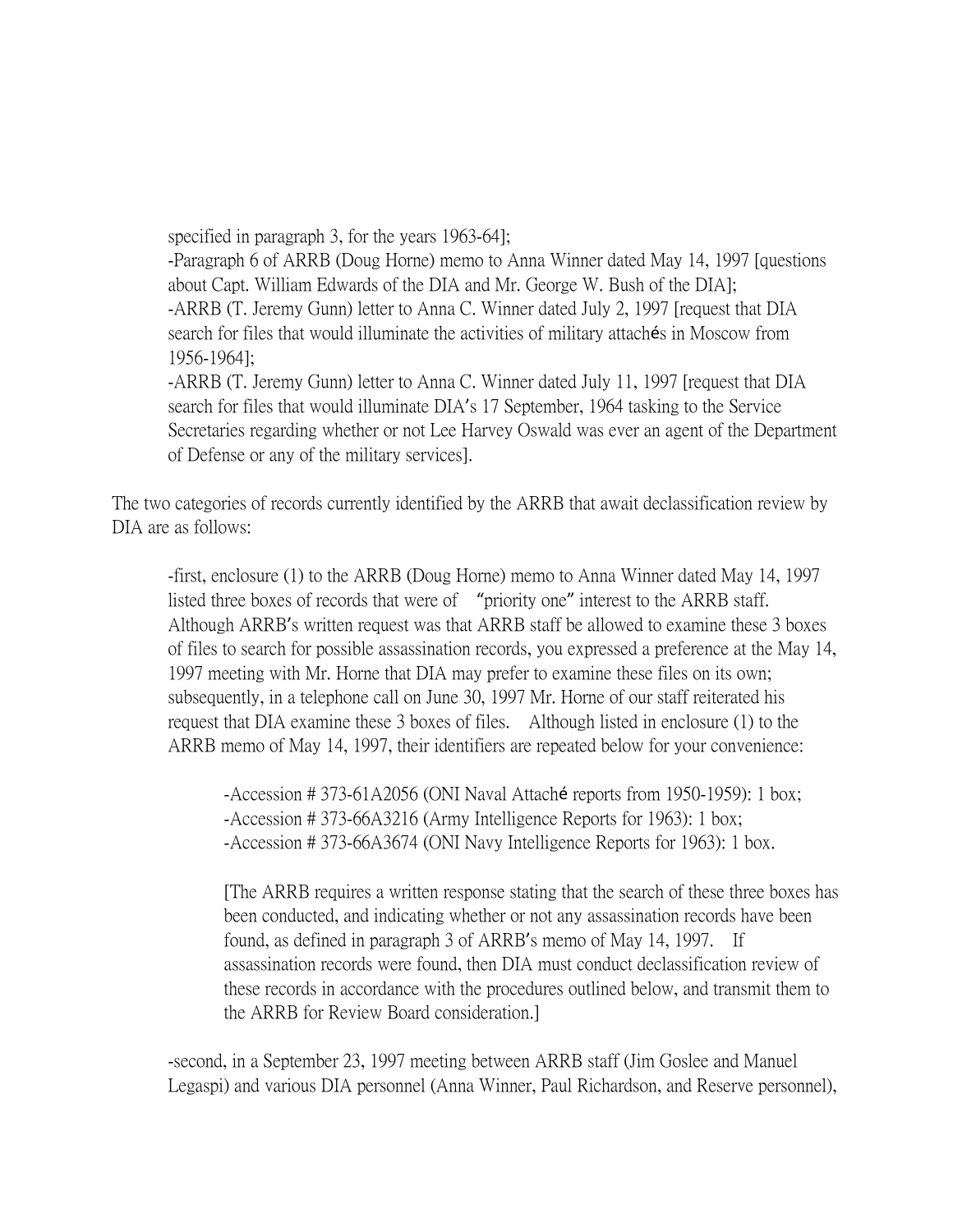> DIA presented to ARRB staff a 4-page listing of documents identified as possible assassination records following records searches conducted for DIA by Reserve personnel in response to the search criteria established by ARRB staff in our letter of February 6, 1997 and our memo of May 14, 1997. At this meeting, ARRB staff members starred 31 items (from a total of 161 documents identified) as responsive to the JFK Act, and requested that DIA conduct declassification review in accordance with Section 6 of the JFK Act. At this meeting you requested that procedures for such review be provided in writing, and that the documents flagged by ARRB staff (which you retain as of this writing) also be identified in writing. Accordingly, DIA's list of 161 documents, with 31 of those documents starred as responsive to the JFK Act, is appended to this letter as attachment one. The remainder of this letter shall address the procedures DIA should employ as it conducts declassification review of records under the provisions of the JFK Act.

## Background on the JFK Act

The JFK Act was passed by Congress in order to ensure that all records related to the assassination of President Kennedy have been located, declassified (to the greatest extent possible), and placed into the JFK Collection at the National Archives. The Assassination Records Review Board is an independent Federal agency that is statutorily charged with the responsibility of oversight over all Federal entities on JFK assassination-related issues. All Review Board staff members are required to hold Top Secret security clearances after receiving a full field background investigation, and many hold SCI clearances, as well. The Federal agencies that have the greatest number of assassination records (the FBI and the CIA) have been working vigorously on this project for four years now and the volume of documents in the JFK Collection at the National Archives is now in the tens of thousands. All records that are being sent to the Archives are required to have affixed to them a Record Identification Form (RIF) that identifies the originating agency, basic information about the record, and the status of the record. The creation of RIFs is a JFK Act statutory requirement; RIF software is created and provided by NARA, and each agency transferring records to NARA from its files is responsible for creating the RIFs for the documents it transfers.<sup>[1](#page-2-0)</sup> In summary, the creation of RIFs is an integral part of the document review process, and must precede transfer of each record to NARA (via the ARRB) following declassification review. [The RIFs identify each record by agency, originator, title, subject, and date, and is the tool used by researchers to find records at the Archives.]

<span id="page-2-0"></span> $\overline{\phantom{a}}$ RIF disks were hand-delivered to DIA by Mr. Jim Goslee of the ARRB staff during the September 23, 1997 meeting at DIA. Additional RIF software, if needed, may be obtained from Mr. Steven Tilley at NARA, at telephone (301) 713-6620.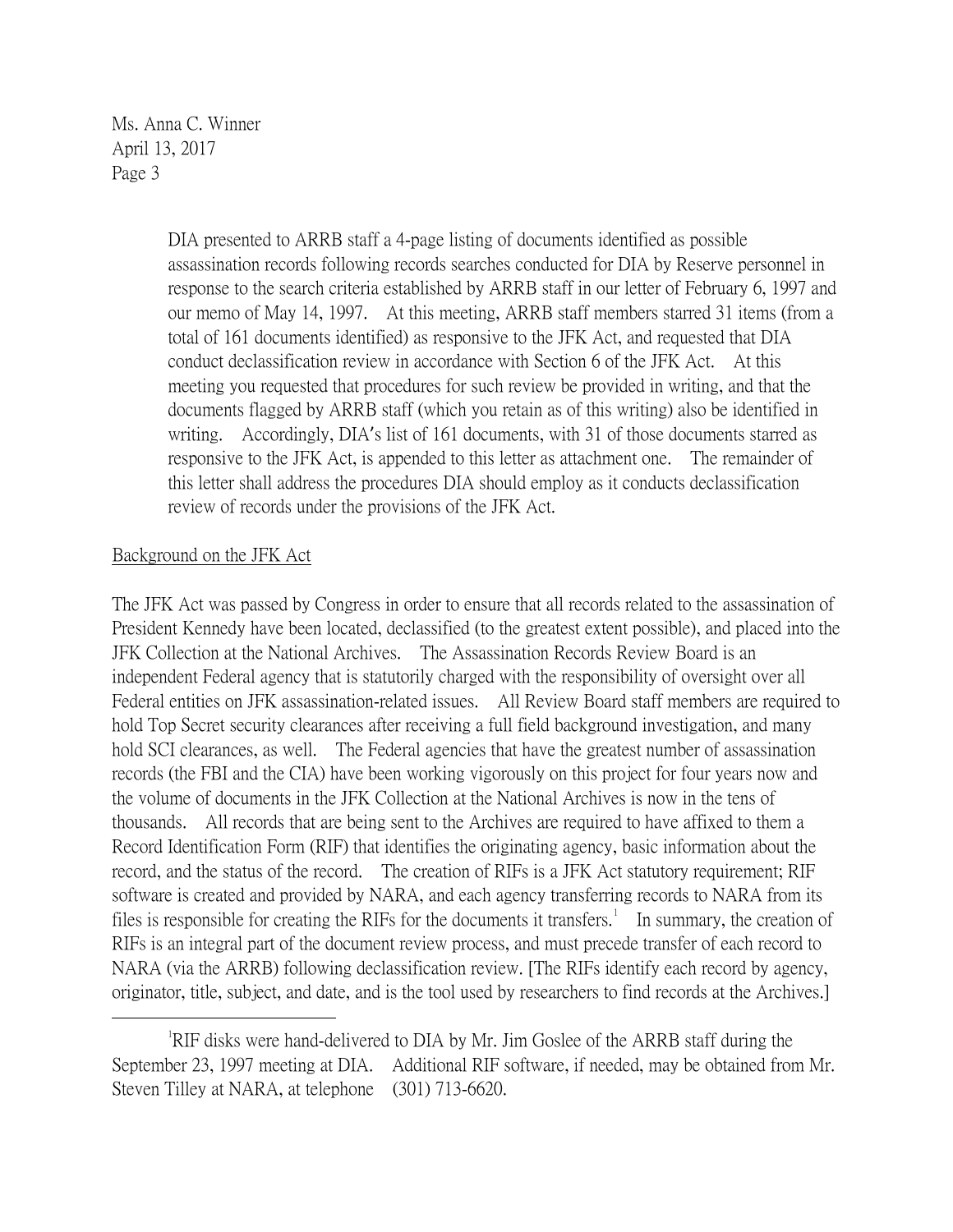## Postponements Under the JFK Act

Whenever an agency wishes, in the terms of the JFK Act, to "postpone" *(i.e.*, redact) information, it must submit those proposed postponements to the Review Board, which then makes "formal determinations" on the release of the information. If an agency disagrees with a decision of the Review Board, its sole recourse under the JFK Act is to appeal the Review Board's decision to the President.<sup>[2](#page-3-0)</sup>

Whenever an agency wishes to postpone information from a record before the record is released to the public, the agency must identify with specificity the information to be postponed, identify the specific provision of Section 6 of the JFK Act that permits the postponement, and provide "clear and convincing" evidence to the Review Board as to why the information should be postponed. (See Section 6 of the JFK Act. Although previously passed to you informally, another copy of the JFK Act is provided as an enclosure to this letter for your convenience.) By way of example, the FBI, which seeks to postpone information that might identify informants, provides evidence to the Review Board that discloses whether the informant is still alive, whether the informant risks incurring harm if his name is released, and provides other evidence that might be useful to the Review Board when evaluating the proposed postponements. The Review Board takes very seriously its statutory obligation to sustain proposed postponements *"*only in the rarest of cases [where there is a ] legitimate need for continued protection of such records." See Section 2(a)(7) (emphasis added). Under this statutory standard, which presumes the release of information except in the "rarest of cases," agencies have tended to postpone very little information and then only when they are able to provide evidence supporting the proposed postponements.<sup>[3](#page-3-1)</sup>

<span id="page-3-0"></span> $\overline{\phantom{a}}$  2  $\textsuperscript{2}$ Thus far, only one agency, the FBI, has made an appeal to the President. After a full briefing of the issues by the FBI and the Review Board, the FBI withdrew *all* of its appeals. As a result, every formal determination made by the Review Board has been followed and every record has been made available to the public in accordance with the Board's decisions.

<span id="page-3-1"></span><sup>&</sup>lt;sup>3</sup>The Review Board does, however, routinely sustain postponements of Social Security numbers. No evidence need be provided for such postponements.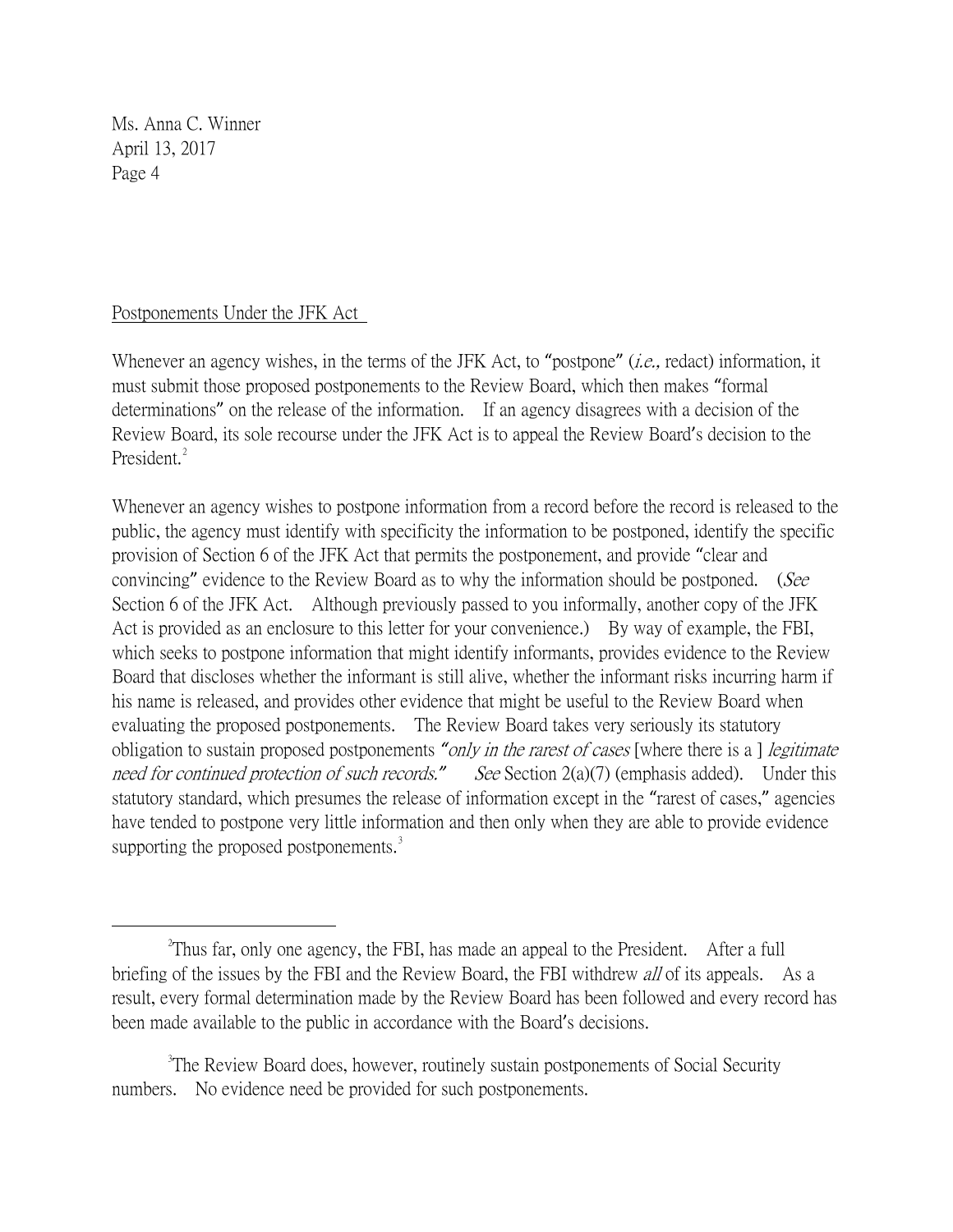## DIA Document Declassification Review Procedure

The following steps should be taken by DIA to review the two categories of records discussed above in accordance with JFK Act requirements:

-DIA should make a photocopy of the original record, conduct declassification review in accordance with Section 6 of the JFK Act, and mark the proposed postponements either by highlighting them in yellow, or by clearly bracketing them.

-DIA must create a Record Identification Form (RIF) for each document it reviews, using the DOS software and numbering disks created by NARA (see footnote number 1 above).

-DIA should forward to the Review Board (with RIFs attached) by February 28, 1998, all such photocopies, with postponements identified by brackets or highlighting, reason codes assigned to each postponement that identify which portion of Section 6 of the JFK Act justifies the postponement, and with all supporting evidence for each postponement.

-Once the Review Board staff reviews DIA's proposed postponements, the staff will notify the Review Board as to whether it concurs with your postponements or not. The Review Board will then evaluate DIA's proposed postponements, in light of ARRB staff recommendations and the evidence provided by DIA in support of those desired postponements.

-The Review Board will make **formal determinations** regarding postponements recommended by DIA, DIA will be promptly notified of the Board's decisions, and the Board will explain subsequent procedures. [The Review Board is the conduit by which DIA records will be transmitted to the Archives.] If there are no postponements recommended by DIA, or if DIA recommends postponements that are not upheld by the Board (and DIA chooses not to appeal to the President), the records involved will be transferred by the ARRB to the JFK Collection at the Archives and released in full to the public. Whenever records contain postponements following formal determinations by the Review Board, both the unredacted version and the redacted version are forwarded to the Archives by the ARRB, and initially only the redacted version is released to the public via the JFK Collection.